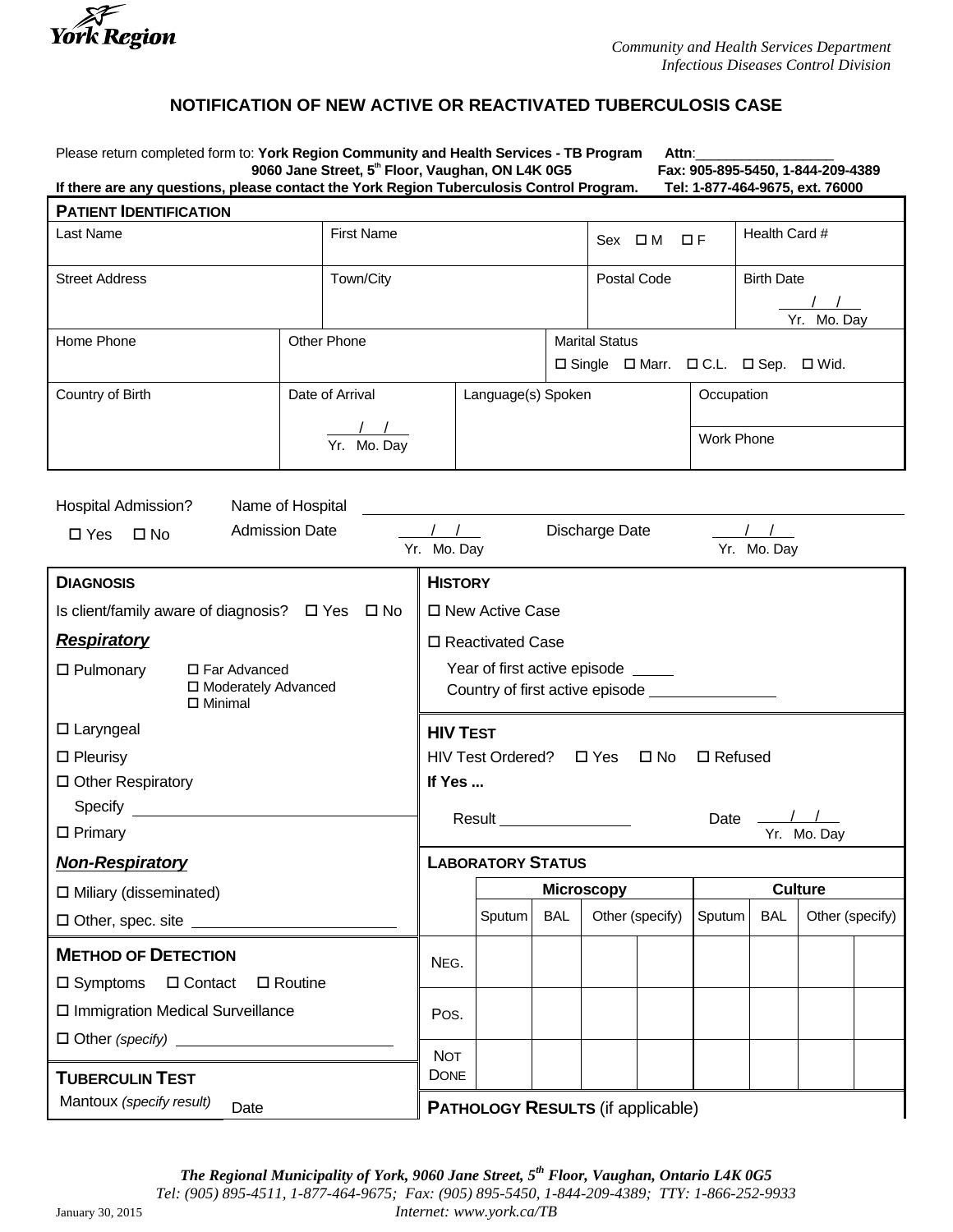

| Read<br>$\sqrt{1}$<br>mm<br>Yr. Mo. Day<br>(diameter induration)               |                                                                                                                  |              |
|--------------------------------------------------------------------------------|------------------------------------------------------------------------------------------------------------------|--------------|
|                                                                                | Pg. 1 of 2                                                                                                       |              |
| NOTIFICATION OF NEW ACTIVE OR REACTIVATED TUBERCULOSIS CASE<br><b>SYMPTOMS</b> | <b>PRESENT DRUG REGIME</b>                                                                                       | Page. 2 of 2 |
|                                                                                |                                                                                                                  |              |
|                                                                                | $\square$ ISONIAZID<br>$mg$ $\Box$ OTHER $\_\_\_\_\_\_\_\_\_\_\_\_\_\_\_\_\_\_\_$                                |              |
|                                                                                | $\Box$ RIFAMPIN<br>mg                                                                                            |              |
|                                                                                | $\square$ ETHAMBUTOL                                                                                             |              |
| <b>Onset Date</b><br>$\sqrt{1}$<br>Yr. Mo. Day<br>of Symptoms                  | $\square$ PYRAZINAMIDE<br>mg<br>$\Box$ PYRIDOXINE (B6) $\qquad \qquad \underline{\qquad \text{mg}}$ $\Box$ OTHER |              |
| <b>Date of Diagnosis</b><br>Yr. Mo. Day                                        | <b>Date Started</b><br>Yr. Mo. Day<br><b>Drug Resistance</b>                                                     |              |
| <b>RADIOLOGY RESULTS</b>                                                       | □ Yes □ No □ Unknown                                                                                             |              |
| □ Normal<br>□ Not Done<br>□ Unknown                                            | Specify<br><u> 1989 - Jan Samuel Barbara, martin a</u>                                                           |              |
| $\Box$ Abnormal                                                                |                                                                                                                  |              |
| □ Cavitary □ Non-Cavitary □ Not Specified                                      | <b>FAMILY PHYSICIAN</b><br>Name                                                                                  |              |
| Yr. Mo. Day                                                                    | Address                                                                                                          |              |
| Please attach radiology reports done within last<br>3 months.                  |                                                                                                                  |              |
| What is the client's level of infectivity?                                     |                                                                                                                  |              |
| □ Low □ Moderate □ High                                                        | Tel. #                                                                                                           |              |
| <b>MORTALITY</b>                                                               | <b>TREATING PHYSICIAN (Please Print)</b>                                                                         |              |
| Was this case discovered after death? $\Box$ Yes $\Box$ No                     | Name                                                                                                             |              |
| Date of Death<br>If Yes<br>Yr. Mo. Day                                         | Address                                                                                                          |              |
| □ TB - Cause of Death                                                          |                                                                                                                  |              |
| □ TB - Contributed But Not Cause Of Death                                      | Tel. #                                                                                                           |              |
| □ TB - Incidental Finding                                                      | Physician                                                                                                        |              |
| Next of Kin                                                                    | Signature                                                                                                        |              |
| Tel. #                                                                         | Date                                                                                                             |              |
| <b>REMARKS</b> (e.g. other health problems)                                    |                                                                                                                  |              |
|                                                                                |                                                                                                                  |              |
|                                                                                |                                                                                                                  |              |

This information is being collected under the authority of the *Health Protection and Promotion Act,* R.S.O. 1990, c.H.7 for the purpose of obtaining and maintaining a medical history to provide or assist in the provision of treatment for tuberculosis, for the purpose of case management, client follow up, monitoring and contact tracing,

*The Regional Municipality of York, 9060 Jane Street, 5th Floor, Vaughan, Ontario L4K 0G5 Tel: (905) 895-4511, 1-877-464-9675; Fax: (905) 895-5450, 1-844-209-4389; TTY: 1-866-252-9933* January 30, 2015 *Internet: www.york.ca/TB*